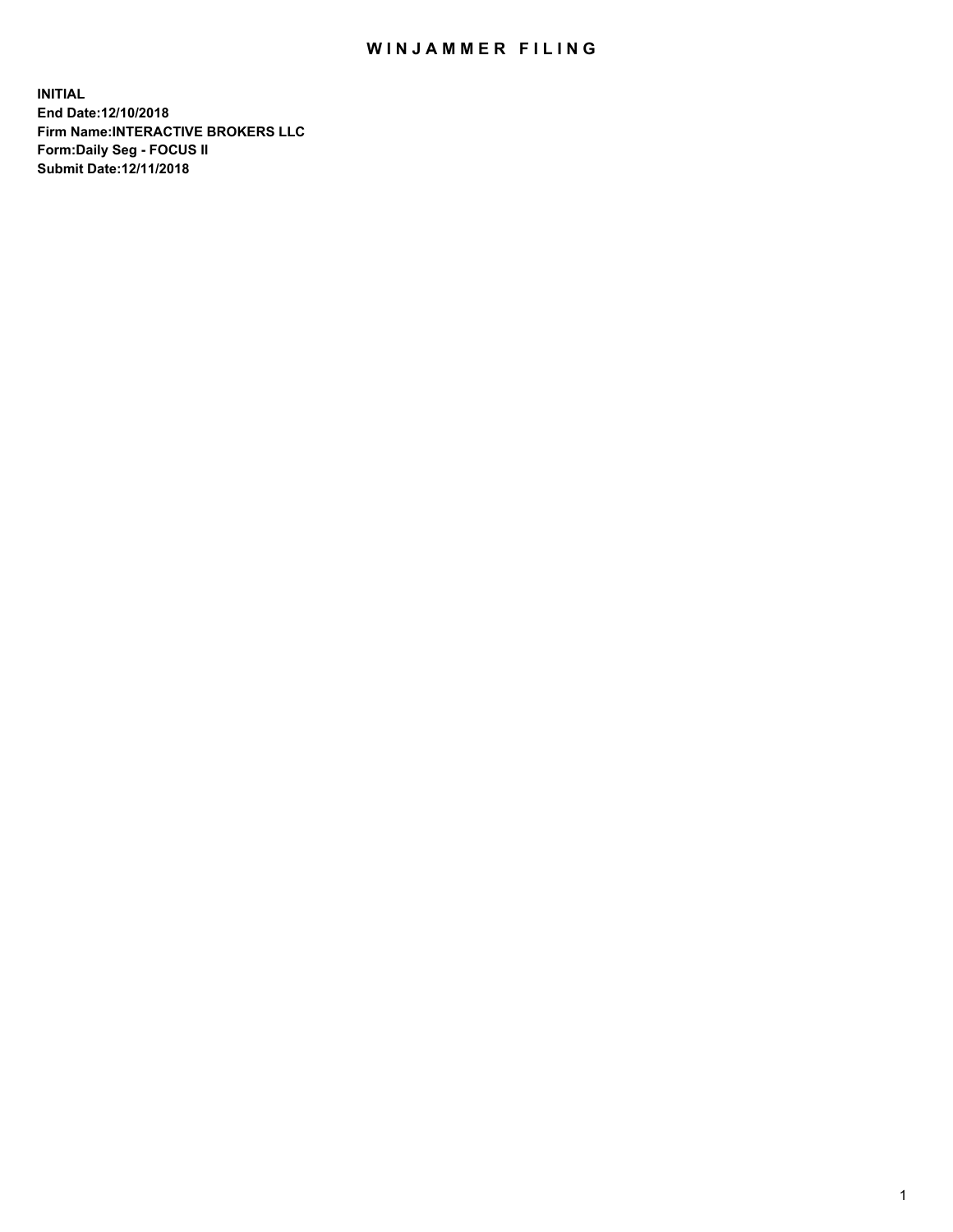**INITIAL End Date:12/10/2018 Firm Name:INTERACTIVE BROKERS LLC Form:Daily Seg - FOCUS II Submit Date:12/11/2018 Daily Segregation - Cover Page**

| Name of Company                                                                                                                                                                                                                                                                                                                | <b>INTERACTIVE BROKERS LLC</b>                                                                  |
|--------------------------------------------------------------------------------------------------------------------------------------------------------------------------------------------------------------------------------------------------------------------------------------------------------------------------------|-------------------------------------------------------------------------------------------------|
| <b>Contact Name</b>                                                                                                                                                                                                                                                                                                            | James Menicucci                                                                                 |
| <b>Contact Phone Number</b>                                                                                                                                                                                                                                                                                                    | 203-618-8085                                                                                    |
| <b>Contact Email Address</b>                                                                                                                                                                                                                                                                                                   | jmenicucci@interactivebrokers.c<br>om                                                           |
| FCM's Customer Segregated Funds Residual Interest Target (choose one):<br>a. Minimum dollar amount: ; or<br>b. Minimum percentage of customer segregated funds required:%; or<br>c. Dollar amount range between: and; or<br>d. Percentage range of customer segregated funds required between:% and%.                          | $\overline{\mathbf{0}}$<br>$\overline{\mathbf{0}}$<br>155,000,000 245,000,000<br>0 <sub>0</sub> |
| FCM's Customer Secured Amount Funds Residual Interest Target (choose one):<br>a. Minimum dollar amount: ; or<br>b. Minimum percentage of customer secured funds required:% ; or<br>c. Dollar amount range between: and; or<br>d. Percentage range of customer secured funds required between:% and%.                           | $\overline{\mathbf{0}}$<br>$\overline{\mathbf{0}}$<br>80,000,000 120,000,000<br>0 <sub>0</sub>  |
| FCM's Cleared Swaps Customer Collateral Residual Interest Target (choose one):<br>a. Minimum dollar amount: ; or<br>b. Minimum percentage of cleared swaps customer collateral required:% ; or<br>c. Dollar amount range between: and; or<br>d. Percentage range of cleared swaps customer collateral required between:% and%. | $\overline{\mathbf{0}}$<br>$\underline{\mathbf{0}}$<br>0 <sub>0</sub><br>0 <sub>0</sub>         |

Attach supporting documents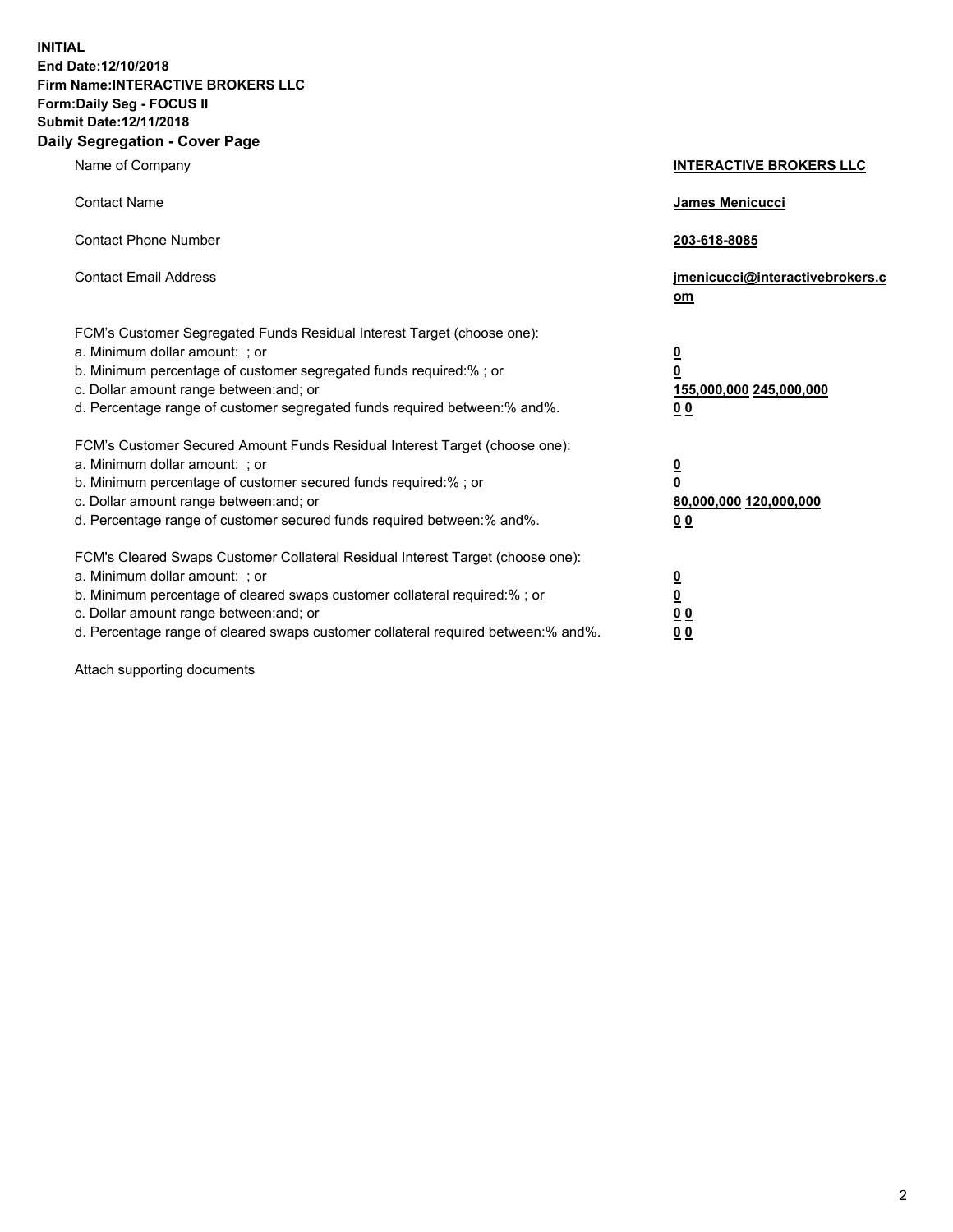## **INITIAL End Date:12/10/2018 Firm Name:INTERACTIVE BROKERS LLC Form:Daily Seg - FOCUS II Submit Date:12/11/2018 Daily Segregation - Secured Amounts**

|     | Daily Segregation - Secured Amounts                                                         |                                                 |
|-----|---------------------------------------------------------------------------------------------|-------------------------------------------------|
|     | Foreign Futures and Foreign Options Secured Amounts                                         |                                                 |
|     | Amount required to be set aside pursuant to law, rule or regulation of a foreign            | $0$ [7305]                                      |
|     | government or a rule of a self-regulatory organization authorized thereunder                |                                                 |
| 1.  | Net ledger balance - Foreign Futures and Foreign Option Trading - All Customers             |                                                 |
|     | A. Cash                                                                                     | 462,381,944 [7315]                              |
|     | B. Securities (at market)                                                                   | $0$ [7317]                                      |
| 2.  | Net unrealized profit (loss) in open futures contracts traded on a foreign board of trade   | -5,821,217 [7325]                               |
| 3.  | Exchange traded options                                                                     |                                                 |
|     | a. Market value of open option contracts purchased on a foreign board of trade              | 103,324 [7335]                                  |
|     | b. Market value of open contracts granted (sold) on a foreign board of trade                | -181,053 [7337]                                 |
| 4.  | Net equity (deficit) (add lines 1. 2. and 3.)                                               | 456,482,998 [7345]                              |
| 5.  | Account liquidating to a deficit and account with a debit balances - gross amount           | 4,030 [7351]                                    |
|     | Less: amount offset by customer owned securities                                            | 0 [7352] 4,030 [7354]                           |
| 6.  | Amount required to be set aside as the secured amount - Net Liquidating Equity              | 456,487,028 [7355]                              |
|     | Method (add lines 4 and 5)                                                                  |                                                 |
| 7.  | Greater of amount required to be set aside pursuant to foreign jurisdiction (above) or line | 456,487,028 [7360]                              |
|     | 6.                                                                                          |                                                 |
|     | FUNDS DEPOSITED IN SEPARATE REGULATION 30.7 ACCOUNTS                                        |                                                 |
| 1.  | Cash in banks                                                                               |                                                 |
|     | A. Banks located in the United States                                                       | 88,546,848 [7500]                               |
|     | B. Other banks qualified under Regulation 30.7                                              | 0 [7520] 88,546,848 [7530]                      |
| 2.  | Securities                                                                                  |                                                 |
|     | A. In safekeeping with banks located in the United States                                   | 407,578,475 [7540]                              |
|     | B. In safekeeping with other banks qualified under Regulation 30.7                          | 0 [7560] 407,578,475 [7570]                     |
| 3.  | Equities with registered futures commission merchants                                       |                                                 |
|     | A. Cash                                                                                     | $0$ [7580]                                      |
|     | <b>B.</b> Securities                                                                        | $0$ [7590]                                      |
|     | C. Unrealized gain (loss) on open futures contracts                                         | $0$ [7600]                                      |
|     | D. Value of long option contracts                                                           | $0$ [7610]                                      |
|     | E. Value of short option contracts                                                          | 0 [7615] 0 [7620]                               |
| 4.  | Amounts held by clearing organizations of foreign boards of trade                           |                                                 |
|     | A. Cash                                                                                     | $0$ [7640]                                      |
|     | <b>B.</b> Securities                                                                        | $0$ [7650]                                      |
|     | C. Amount due to (from) clearing organization - daily variation                             | $0$ [7660]                                      |
|     | D. Value of long option contracts                                                           | $0$ [7670]                                      |
|     | E. Value of short option contracts                                                          | 0 [7675] 0 [7680]                               |
| 5.  | Amounts held by members of foreign boards of trade                                          |                                                 |
|     | A. Cash                                                                                     | 73,587,970 [7700]                               |
|     | <b>B.</b> Securities                                                                        | $0$ [7710]                                      |
|     | C. Unrealized gain (loss) on open futures contracts                                         | 8,036,644 [7720]                                |
|     | D. Value of long option contracts                                                           | 103,324 [7730]                                  |
|     | E. Value of short option contracts                                                          | <u>-181,053</u> [7735] <u>81,546,885</u> [7740] |
| 6.  | Amounts with other depositories designated by a foreign board of trade                      | $0$ [7760]                                      |
| 7.  | Segregated funds on hand                                                                    | $0$ [7765]                                      |
| 8.  | Total funds in separate section 30.7 accounts                                               | 577,672,208 [7770]                              |
| 9.  | Excess (deficiency) Set Aside for Secured Amount (subtract line 7 Secured Statement         | 121,185,180 [7380]                              |
|     | Page 1 from Line 8)                                                                         |                                                 |
| 10. | Management Target Amount for Excess funds in separate section 30.7 accounts                 | 80,000,000 [7780]                               |
| 11. | Excess (deficiency) funds in separate 30.7 accounts over (under) Management Target          | 41,185,180 [7785]                               |
|     |                                                                                             |                                                 |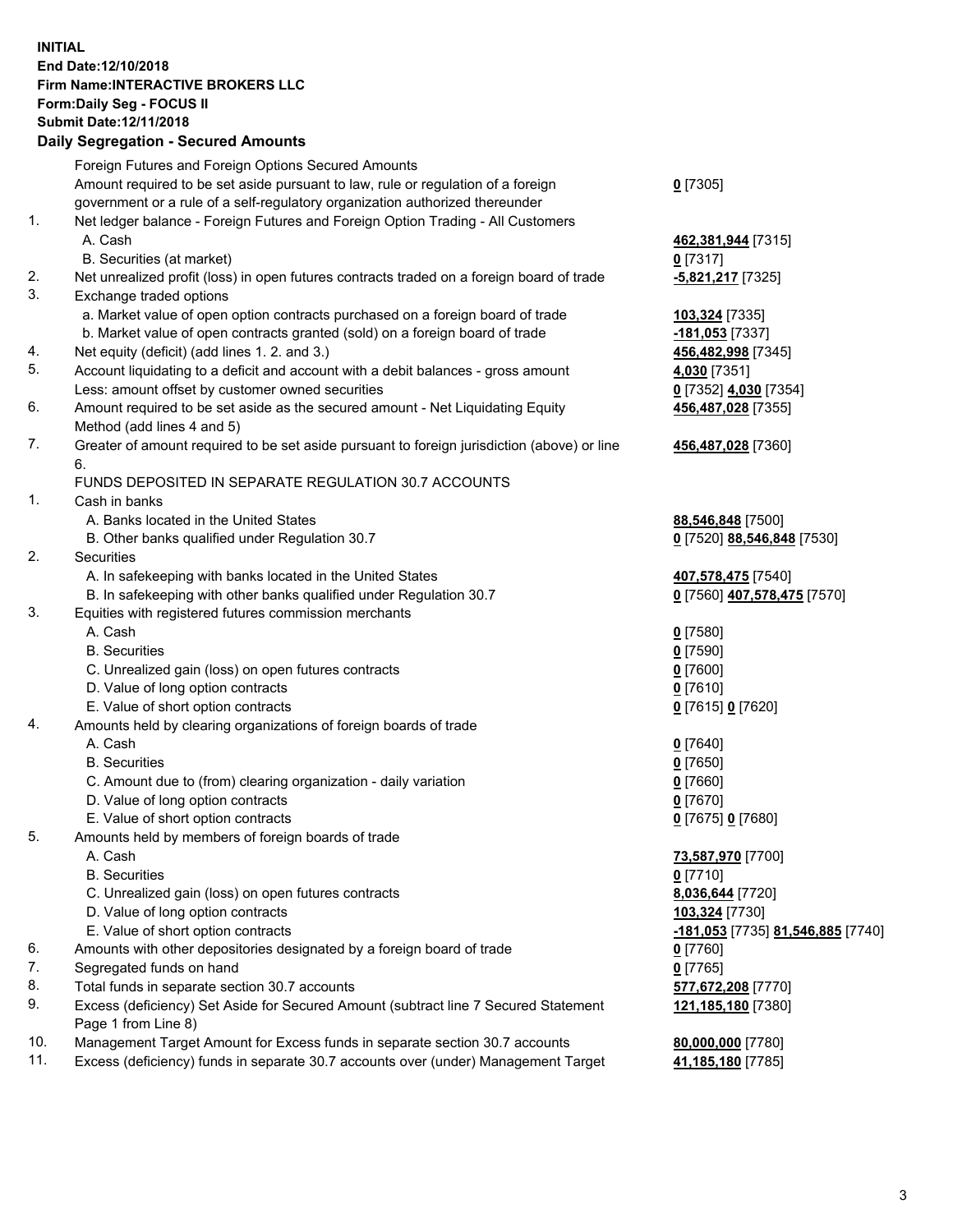**INITIAL End Date:12/10/2018 Firm Name:INTERACTIVE BROKERS LLC Form:Daily Seg - FOCUS II Submit Date:12/11/2018 Daily Segregation - Segregation Statement** SEGREGATION REQUIREMENTS(Section 4d(2) of the CEAct) 1. Net ledger balance A. Cash **4,169,063,802** [7010] B. Securities (at market) **0** [7020] 2. Net unrealized profit (loss) in open futures contracts traded on a contract market **-137,053,010** [7030] 3. Exchange traded options A. Add market value of open option contracts purchased on a contract market **423,535,867** [7032] B. Deduct market value of open option contracts granted (sold) on a contract market **-546,388,058** [7033] 4. Net equity (deficit) (add lines 1, 2 and 3) **3,909,158,601** [7040] 5. Accounts liquidating to a deficit and accounts with debit balances - gross amount **1,479,483** [7045] Less: amount offset by customer securities **0** [7047] **1,479,483** [7050] 6. Amount required to be segregated (add lines 4 and 5) **3,910,638,084** [7060] FUNDS IN SEGREGATED ACCOUNTS 7. Deposited in segregated funds bank accounts A. Cash **661,019,036** [7070] B. Securities representing investments of customers' funds (at market) **2,113,961,090** [7080] C. Securities held for particular customers or option customers in lieu of cash (at market) **0** [7090] 8. Margins on deposit with derivatives clearing organizations of contract markets A. Cash **3,607,426** [7100] B. Securities representing investments of customers' funds (at market) **1,460,426,289** [7110] C. Securities held for particular customers or option customers in lieu of cash (at market) **0** [7120] 9. Net settlement from (to) derivatives clearing organizations of contract markets **-2,049,739** [7130] 10. Exchange traded options A. Value of open long option contracts **423,523,734** [7132] B. Value of open short option contracts **-546,393,492** [7133] 11. Net equities with other FCMs A. Net liquidating equity **0** [7140] B. Securities representing investments of customers' funds (at market) **0** [7160] C. Securities held for particular customers or option customers in lieu of cash (at market) **0** [7170] 12. Segregated funds on hand **0** [7150] 13. Total amount in segregation (add lines 7 through 12) **4,114,094,344** [7180] 14. Excess (deficiency) funds in segregation (subtract line 6 from line 13) **203,456,260** [7190] 15. Management Target Amount for Excess funds in segregation **155,000,000** [7194]

16. Excess (deficiency) funds in segregation over (under) Management Target Amount Excess

**48,456,260** [7198]